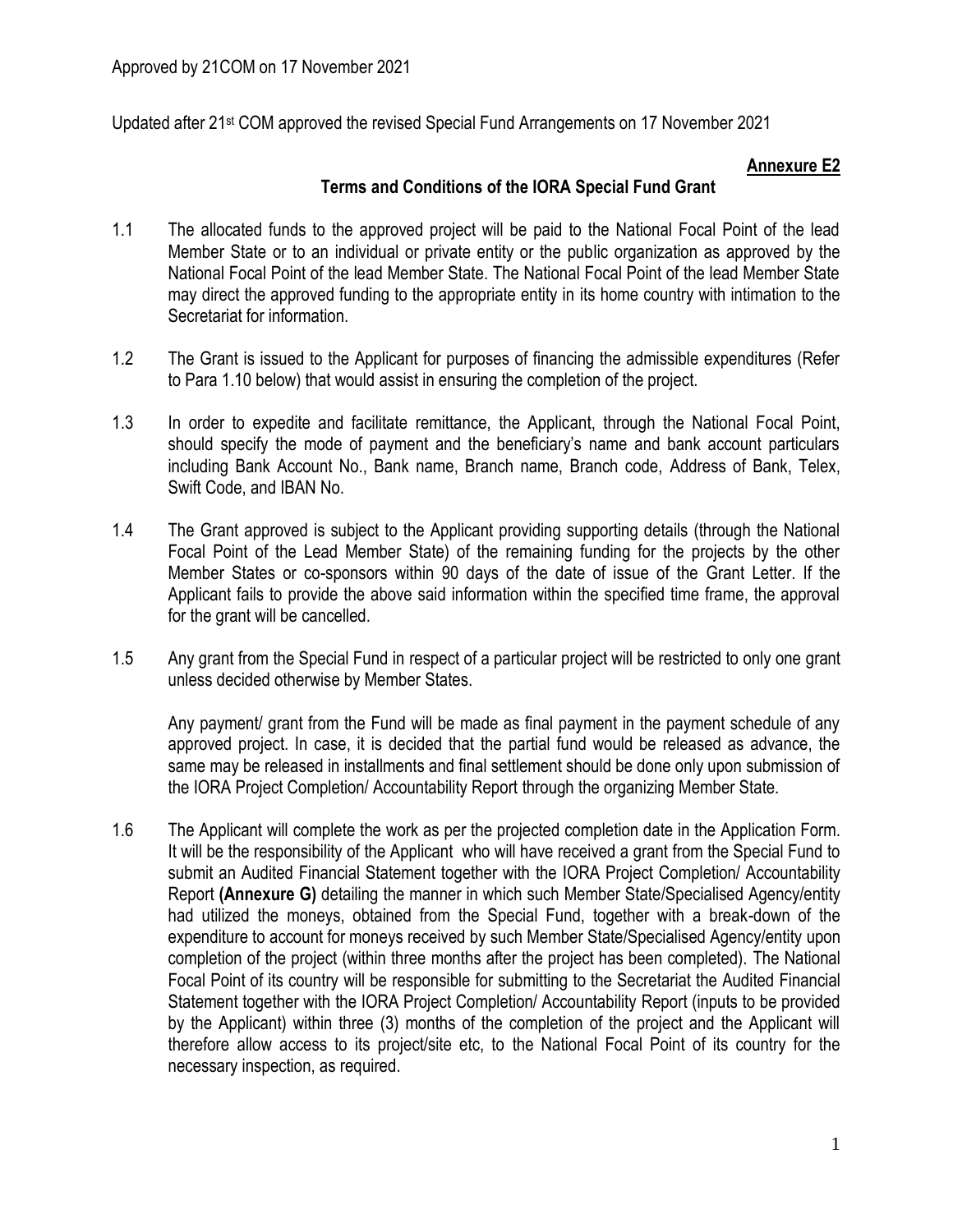The Audited Financial Statement will include all financial expenditures and revenues incurred following the disbursement of the special fund to ensure that the funds have been utilized only for the purpose for which they have been granted. If the amount stated in the Audited Financial Statement happens to be less than the budgeted expenditure, the Member State (Applicant) will have to reimburse the Special Fund fifty percent (50%) of the remaining funds, or ninety percent (90%) in the case of ISDP projects.

In cases where a Member State has received a grant of any amount from the Special Fund for a project and the project could not be completed within the stipulated period, the Member State shall return the unspent money of the grant together with the IORA Project Completion/ Accountability Report (Annexure G) to the Secretariat. They may then apply for extension for which a fresh disbursement would need to be done, if extension is approved. The Secretariat will keep the Committee of Senior Officials informed of this procedure.

1.7 The Applicant will submit regular progress reports of the project to the National Focal Point of its country and to those Member States that have offered their assistance in any form to the project. The National Focal Point will then submit the progress reports to the Secretariat for information.

## **1.8 Exclusions & Limitations for use of the funds**

- (a) Purchase of items such as office equipment, communication equipment, or any other items of a fixed nature which approximate to capital items to be used beyond the programmes/activity concerned or even related to the activity or programme will not be admissible for reimbursement from the Special Fund except in projects or programmes which will have a longer lifespan and where the renting or hiring of the equipment would be costlier than to purchase.
- (b) Similarly the purchase of souvenirs, conference bags, gift items, complementary photograph or articles of a similar nature will not be permissible. (Promotional items).
- (c) Expenditure on repair/maintenance of office equipment and fixtures should not be part of the expenditure of the activity. However, expenditure on procurement of a reasonable quantity of office stationery items required for the programme/activity will be permissible.
- (d) The overall funds earmarked for administrative costs of the project should be limited to 10% of the overall funding costs.
- (e) The host country will determine the level of accommodation for the participants as per the practice being followed for IORA Member States. Where funding includes accommodation for overseas participants, such accommodation costs will NOT include any expenditure on long distance and overseas calls, fax, email, tobacco and alcoholic beverages.
- (f) Special Fund funding cannot be utilized for flight tickets and international travel except for ISDP. The counter funding from the applicant may be utilized for this purpose.

#### **1.9 General:**

- a) The Applicant will submit project report/outcomes/findings/contents to the IORA Secretariat through the National Focal Point of its country after the completion of the project for onward submission to the CSO and COM.
- b) The IORA reserves the right to use the project's final report/outcomes/findings/contents as it considers appropriate.